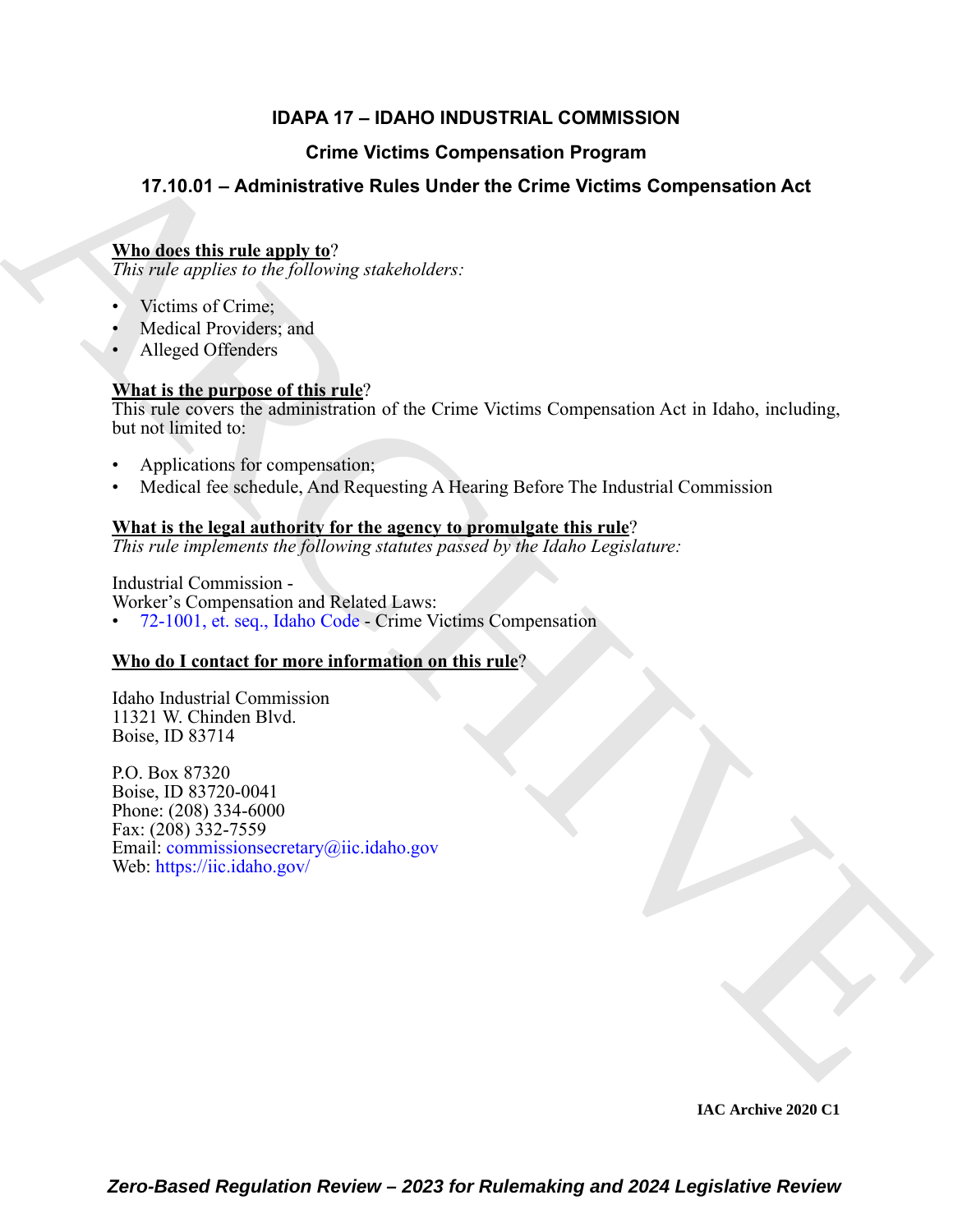# **Table of Contents**

# 17.10.01 - Administrative Rules Under the Crime Victims Compensation Act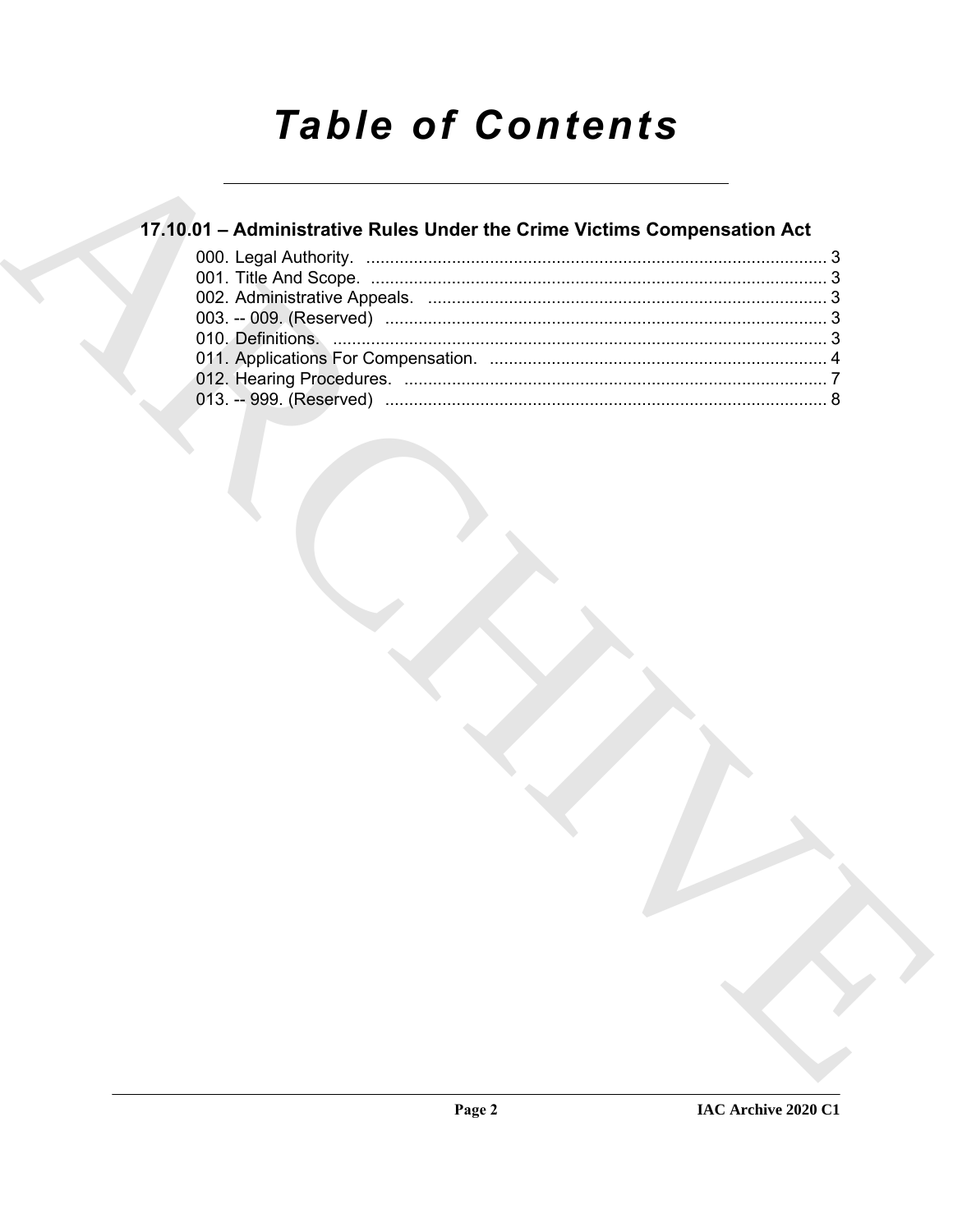#### <span id="page-2-13"></span><span id="page-2-0"></span>**17.10.01 – ADMINISTRATIVE RULES UNDER THE CRIME VICTIMS COMPENSATION ACT**

<span id="page-2-1"></span>**000. LEGAL AUTHORITY.**

This chapter is adopted under the legal authority of Sections 72-1004 and 72-1013, Idaho Code. (3-20-20)

#### <span id="page-2-14"></span><span id="page-2-2"></span>**001. TITLE AND SCOPE.**

**01. Title**. The title of this chapter is "Administrative Rules Under the Crime Victims Compensation Act" IDAPA 17, Title 10, Chapter 01. (3-20-20)

**02.** Scope. This chapter includes the Industrial Commission's procedures for administering the Crime Compensation Act. (3-20-20) Victim's Compensation Act.

#### <span id="page-2-6"></span><span id="page-2-3"></span>**002. ADMINISTRATIVE APPEALS.**

Chapter 1, Section 11, Subsection 5, provides for appeals to the Commission from decisions of the Crime Victims Compensation Bureau.

<span id="page-2-4"></span>**003. -- 009. (RESERVED)**

#### <span id="page-2-5"></span>**010. DEFINITIONS.**

<span id="page-2-10"></span><span id="page-2-9"></span><span id="page-2-8"></span><span id="page-2-7"></span>**01. Commission**. The Idaho Industrial Commission. (3-20-20)

**02.** Crime Victim's Compensation Program. The program administered by the Crime Victim's of the Idaho Industrial Commission under the Crime Victim's Compensation Act. (3-20-20) Bureau of the Idaho Industrial Commission under the Crime Victim's Compensation Act.

**03. Employer**. The employer at the time of the criminally injurious conduct on which the Application is based. (3-20-20) for Compensation is based.

<span id="page-2-11"></span>**04.** Medical Services. Words and terms used for determining the allowable payment for medical under these rules are defined in Subsections 010.04.a. through 010.04.h. (3-20-20) services under these rules are defined in Subsections  $010.04$ .a. through  $010.04$ .h.

**a.** "Allowable payment" means the lower of the charge for medical services calculated in accordance rule or as billed by the provider. (3-20-20) with this rule or as billed by the provider.

**b.** "Ambulatory Surgery Center (ASC)" means a facility providing surgical services on an outpatient basis only.  $(3-20-20)$ basis only. (3-20-20)

**c.** "Hospital" is any acute care facility providing medical or rehabilitation services on an inpatient and the basis. outpatient basis.

i. Large Hospital means any hospital with more than one hundred (100) acute care beds. (3-20-20)

ii. Small Hospital means any hospital with one hundred (100) acute care beds or less. (3-20-20)

This capacities is dependent the log-<br>and the Eucker Research is dependent of Section 72 1004 and 72 1013, lake Craic, 13 20 30<br>
01. TITLE AND SCOPE.<br>
ARCHIVER'S Compare is the chiraction of the first of Critics of the Cr **d.** "Provider" means any person, firm, corporation, partnership, association, agency, institution, or other legal entity providing any kind of medical service related to the treatment of a claimant for benefits under the Idaho Crime Victims Compensation Act. (3-20-20)

**e.** "Medical Service" means medical, surgical, dental, mental health, or other attendance or treatment, nurse and hospital service, medicine, apparatus, appliance, prostheses and related service, facility, equipment and supply. (3-20-20)  $(3-20-20)$   $(3-20-20)$ 

**f.** "Reasonable" means a charge does not exceed the Provider's "usual" charge and does not exceed comary" charge, as defined in Paragraph 010.04.h. (3-20-20) the "customary" charge, as defined in Paragraph 010.04.h.

**g.** "Usual" means the most frequent charge made by an individual Provider for a given medical service to non-industrially injured patients.

**h.** "Customary" means a charge that has an upper limit no higher than the 90th percentile, as determined by the Commission, of usual charges made by Idaho Providers for a given medical service.

<span id="page-2-12"></span>**05. Wages**. Means the wages at the time of the criminally injurious conduct on which the Application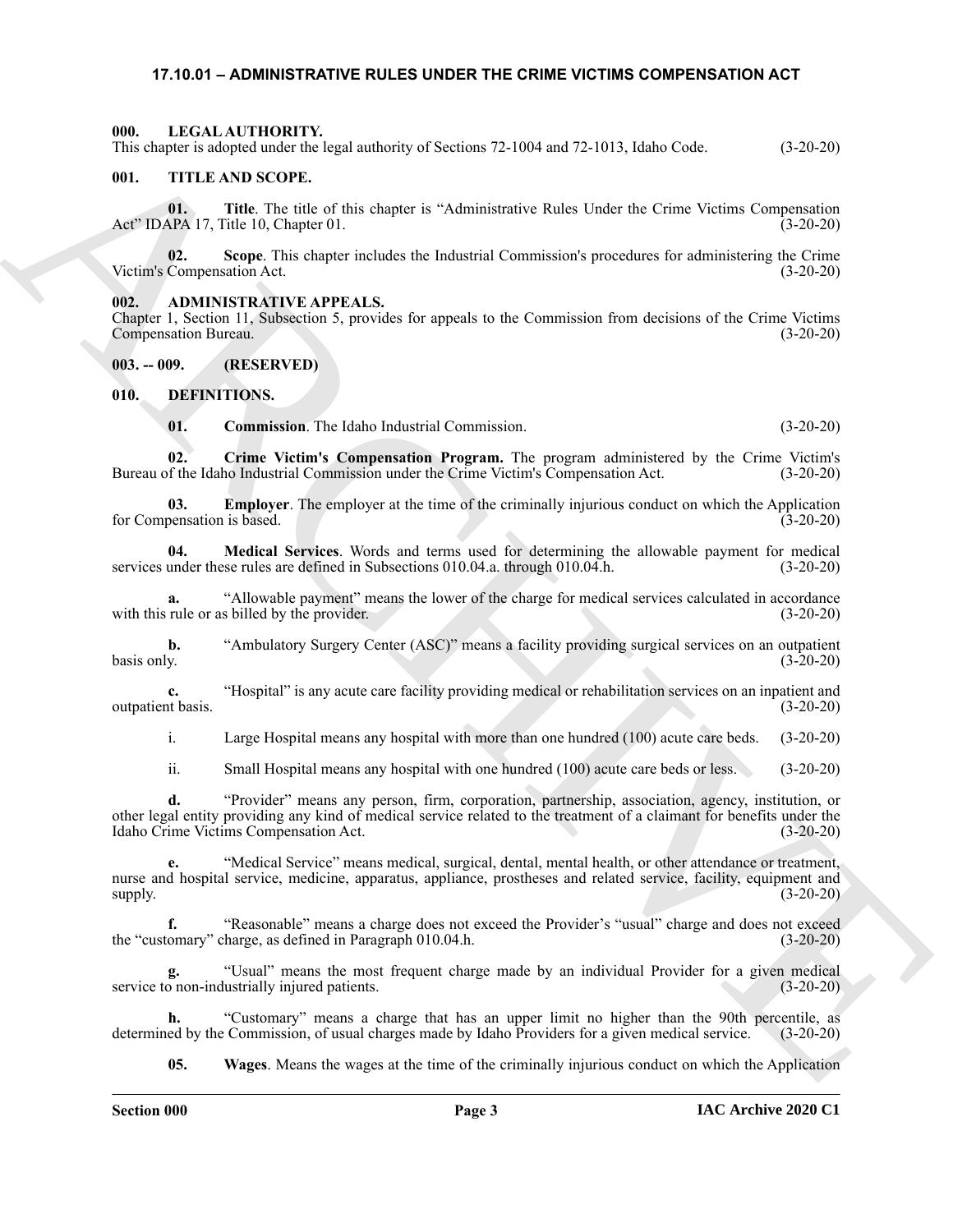for Compensation is based and includes non-cash remuneration such as lodging and meals provided by the Employer and gratuities such as tips, which are not paid by the employer, but that are received by the victim in the normal course of his employment. (3-20-20)

### <span id="page-3-1"></span><span id="page-3-0"></span>**011. APPLICATIONS FOR COMPENSATION.**

<span id="page-3-3"></span>**01. Claim for Benefits**. To claim benefits under the Crime Victims Compensation Act, the claimant shall file an Application for Compensation with the Crime Victim's Compensation Bureau of the Commission. Applications for Compensation shall be made using the form approved by the Commission. An Application for Compensation shall be deemed filed when it is received at the Commission's office in Boise. (3-20-20)

<span id="page-3-7"></span>**02. Providing Information**. Before paying benefits to any claimant, the Commission shall gather sufficient information to establish that the claimant is eligible for benefits. The Commission may require the claimant to assist the Commission in obtaining that information. (3-20-20)

<span id="page-3-4"></span>**03. Employment Verification**. To verify information concerning a victim's employment, the Commission may require the victim's Employer or Employers to complete an Employment Verification form or the Commission may obtain such information from an Employer by telephone. (3-20-20) Commission may obtain such information from an Employer by telephone.

<span id="page-3-6"></span><span id="page-3-5"></span>**04. Order**. After sufficient information has been gathered pursuant to Subsection 011.02 of this rule, the Commission may enter an award granting or partially granting benefits or an order denying benefits. The Commission may also enter orders necessary to further the purposes of the Act. (3-20-20) Commission may also enter orders necessary to further the purposes of the Act.

For the state of the state of the state and the state of the state of the state of the state of the state of the state of the state of the state of the state of the state of the state of the state of the state of the stat **05. Finality of Order**. An award or order issued by the Commission shall be final and conclusive as to all matters considered in the award or order; provided that within twenty (20) days from the date that such an award or order is issued, the claimant may file a request that the Crime Victim's Compensation Program reconsider the order, or the Crime Victim's Compensation Program may reconsider the matter on its own motion, and the order of the Crime Victim's Compensation Program shall be final upon issuance of the order on reconsideration; and provided further that, within forty five (45) days from the date that any order is issued by the Crime Victim's Compensation Program, a claimant may file a Request for Hearing before the Commission. The Hearing shall be held in accordance with the procedures set out in Section 012 of these rules. Requests for Hearing before the Commission and requests that the Crime Victim's Compensation Program reconsider an order is deemed filed when received at the Commission's office in Boise. (3-20-20)

<span id="page-3-8"></span>**06. Recipients of Payments for Medical Services**. If, pursuant to any order of the Commission or the Crime Victims Bureau, it is determined that a claimant is entitled to payment of medical expenses as provided in Section 72-1019(2), Idaho Code, or funeral or burial expenses as provided in Section 72-1019(4), Idaho Code, payment shall be made directly to the medical provider or the provider of funeral or burial services unless the claimant has already paid the provider; if the claimant has already paid the provider, payment shall be made to the claimant.  $(3-20-20)$ 

<span id="page-3-2"></span>**07. Allowable Payments for Medical Services**. The Commission shall pay providers the allowable payment for medical services under these rules adopted in accordance with Section 72-1026, Idaho Code. (3-20-20)

**a.** Adoption of Standard. The Commission hereby adopts the Resource-Based Relative Value Scale (RBRVS), published by the Centers for Medicare and Medicaid Services of the U.S. Department of Health and Human Services, as amended, as the standard to be used for determining the allowable payment under the Crime Victims Compensation Act for medical services provided by providers other than hospitals and ASCs. The standard for determining the allowable payment for hospitals and ASCs shall be: (3-20-20)

i. For large hospitals: Eighty-five percent (85%) of the reasonable inpatient charge. (3-20-20)

ii. For small hospitals: Ninety percent (90%) of the reasonable inpatient charge. (3-20-20)

iii. For ambulatory surgery centers (ASCs) and hospital outpatient charges: Eighty percent (80%) of mable charge. (3-20-20) the reasonable charge.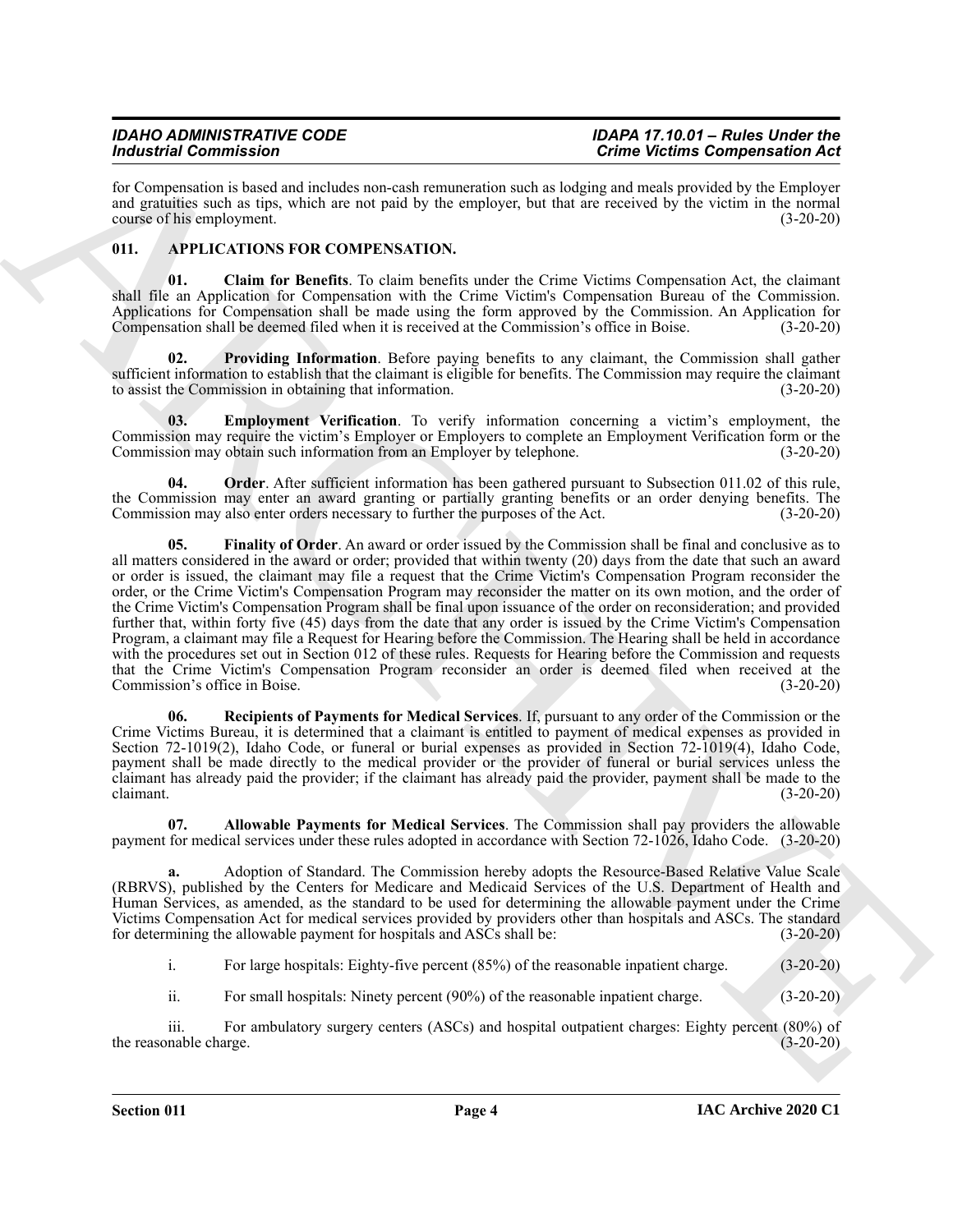| iv.<br>$(50\%)$ .                                                  |                                                                                                                                      | Surgically implanted hardware shall be reimbursed at the rate of actual cost plus fifty percent<br>Paragraph 011.07.e. of this rule, shall not apply to hospitals or ASCs. The Commission shall                                                                                                                                                                                                                                                                                                                                                                       | $(3-20-20)$                        |
|--------------------------------------------------------------------|--------------------------------------------------------------------------------------------------------------------------------------|-----------------------------------------------------------------------------------------------------------------------------------------------------------------------------------------------------------------------------------------------------------------------------------------------------------------------------------------------------------------------------------------------------------------------------------------------------------------------------------------------------------------------------------------------------------------------|------------------------------------|
| $\mathbf{b}$ .<br>by the American Medical Association, as amended: |                                                                                                                                      | determine the allowable payment for hospital and ASC services based on all relevant evidence.<br>Conversion Factors. The following conversion factors shall be applied to the fully-implemented<br>facility or non-facility Relative Value Unit (RVU) as determined by place of service found in the latest RBRVS, as<br>amended, that was published before December 31 of the previous calendar year for a medical service identified by a<br>code assigned to that service in the latest edition of the Physicians' Current Procedural Terminology (CPT), published | $(3-20-20)$                        |
|                                                                    |                                                                                                                                      | <b>MEDICAL FEE SCHEDULE</b>                                                                                                                                                                                                                                                                                                                                                                                                                                                                                                                                           |                                    |
| <b>DESCRIPTION</b>                                                 | <b>CODE</b><br><b>RANGE(S)</b>                                                                                                       |                                                                                                                                                                                                                                                                                                                                                                                                                                                                                                                                                                       | <b>CONVERSION</b><br><b>FACTOR</b> |
| Anesthesia                                                         | 00000 - 09999                                                                                                                        |                                                                                                                                                                                                                                                                                                                                                                                                                                                                                                                                                                       | \$60.05                            |
| Surgery -<br>Group One                                             | 22000 - 22999<br>23000 - 24999<br>25000 - 27299<br>27300 - 27999<br>29800 - 29999<br>61000 - 61999<br>62000 - 62259<br>63000 - 63999 | Spine<br>Shoulder, Upper Arm, & Elbow<br>Forearm, Wrist, Hand, Pelvis & Hip<br>Leg, Knee, & Ankle<br>Endoscopy & Arthroscopy<br>Skull, Meninges & Brain<br>Repair, Neuroendoscopy & Shunts<br>Spine & Spinal Cord                                                                                                                                                                                                                                                                                                                                                     | \$144.48                           |
| Surgery -<br>Group Two                                             | 28000 - 28999<br>64550 - 64999                                                                                                       | Foot & Toes<br>Nerves & Nervous System                                                                                                                                                                                                                                                                                                                                                                                                                                                                                                                                | \$129.00                           |
| Surgery -<br><b>Group Three</b>                                    | 13000 - 19999<br>20650 - 21999                                                                                                       | Integumentary System<br>Musculoskeletal System                                                                                                                                                                                                                                                                                                                                                                                                                                                                                                                        | \$113.52                           |
| Surgery -<br>Group Four                                            | 20000 - 20615<br>30000 - 39999<br>40000 - 49999<br>50000 - 59999<br>60000 - 60999<br>62260 - 62999<br>64000 - 64549<br>65000 - 69999 | Musculoskeletal System<br>Respiratory & Cardiovascular<br>Digestive System<br><b>Urinary System</b><br><b>Endocrine System</b><br>Spine & Spinal Cord<br>Nerves & Nervous System<br>Eye & Ear                                                                                                                                                                                                                                                                                                                                                                         | \$87.72                            |
| Surgery -<br><b>Group Five</b>                                     | 10000 - 12999<br>29000 - 29799                                                                                                       | Integumentary System<br>Casts & Strapping                                                                                                                                                                                                                                                                                                                                                                                                                                                                                                                             | \$69.14                            |
| Radiology                                                          | 70000 - 79999                                                                                                                        | Radiology                                                                                                                                                                                                                                                                                                                                                                                                                                                                                                                                                             | \$87.72                            |
| Pathology & Laboratory                                             | 80000 - 89999                                                                                                                        | Pathology & Laboratory                                                                                                                                                                                                                                                                                                                                                                                                                                                                                                                                                | To Be Determined                   |
| Medicine -<br>Group One                                            | 90000 - 90749<br>94000 - 94999<br>97000 - 97799<br>97800 - 98999                                                                     | Immunization, Injections, & Infusions<br>Pulmonary / Pulse Oximetry<br>Physical Medicine & Rehabilitation<br>Acupuncture, Osteopathy, & Chiropractic                                                                                                                                                                                                                                                                                                                                                                                                                  | \$46.44                            |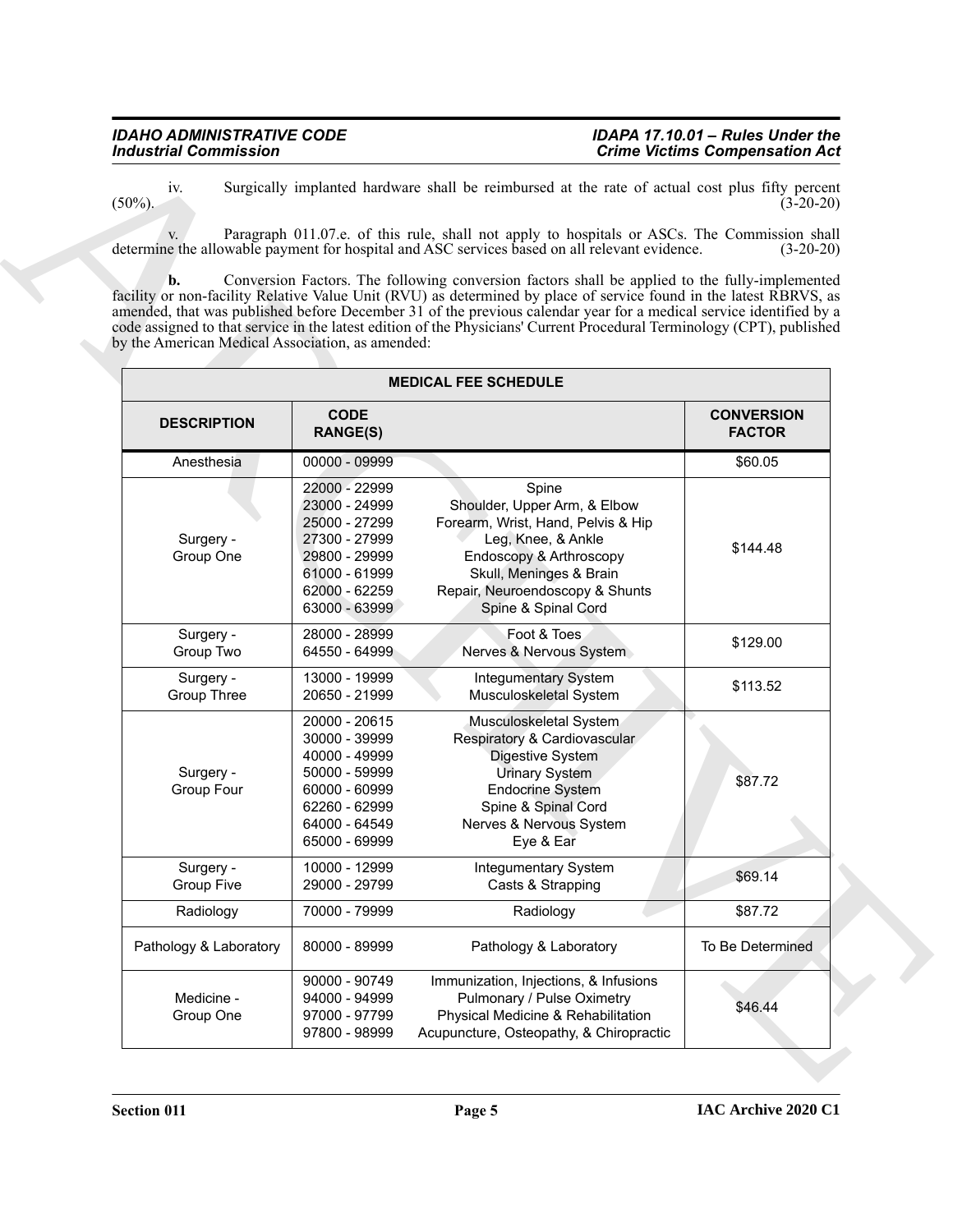<span id="page-5-0"></span>

| <b>MEDICAL FEE SCHEDULE</b>          |                                                 |                                                                                                                                                                                                                                                                                                                                                                                                                                                                                                                                                                                                                                                                                                                                                                                                                                                                                                                                          |                                    |  |
|--------------------------------------|-------------------------------------------------|------------------------------------------------------------------------------------------------------------------------------------------------------------------------------------------------------------------------------------------------------------------------------------------------------------------------------------------------------------------------------------------------------------------------------------------------------------------------------------------------------------------------------------------------------------------------------------------------------------------------------------------------------------------------------------------------------------------------------------------------------------------------------------------------------------------------------------------------------------------------------------------------------------------------------------------|------------------------------------|--|
| <b>DESCRIPTION</b>                   | <b>CODE</b><br><b>RANGE(S)</b>                  |                                                                                                                                                                                                                                                                                                                                                                                                                                                                                                                                                                                                                                                                                                                                                                                                                                                                                                                                          | <b>CONVERSION</b><br><b>FACTOR</b> |  |
| Medicine -<br>Group Two              | 90750 - 92999<br>96040 - 96999<br>99000 - 99607 | Psychiatry & Medicine<br>Assessments & Special Procedures<br>E / M & Miscellaneous Services                                                                                                                                                                                                                                                                                                                                                                                                                                                                                                                                                                                                                                                                                                                                                                                                                                              | \$66.56                            |  |
| Medicine -<br><b>Group Three</b>     | 93000 - 93999<br>95000 - 96020                  | Cardiography, Catheterization, & Vascular<br><b>Studies</b><br>Allergy / Neuromuscular Procedures                                                                                                                                                                                                                                                                                                                                                                                                                                                                                                                                                                                                                                                                                                                                                                                                                                        | \$72.24                            |  |
| used for CPT Code 01996.             |                                                 | The Conversion Factor for the Anesthesiology CPT Codes shall be multiplied by the Anesthesia<br>Base Units assigned to that CPT Code by the Centers for Medicare and Medicaid Services of the U.S. Department of<br>Health and Human Services as of December 31 of the previous calendar year, plus the allowable time units reported<br>for the procedure. Time units are computed by dividing reported time by fifteen (15) minutes. Time units will not be                                                                                                                                                                                                                                                                                                                                                                                                                                                                            | $(3-20-20)$<br>$(3-20-20)$         |  |
| d.                                   |                                                 | Adjustment of Conversion Factors. The conversion factors set out in this rule may be adjusted each<br>fiscal year (FY), starting with FY 2012, as determined by the Commission.                                                                                                                                                                                                                                                                                                                                                                                                                                                                                                                                                                                                                                                                                                                                                          | $(3-20-20)$                        |  |
| f.<br>will be reimbursed as follows: |                                                 | services that do not have a current CPT code, a currently assigned RVU, or a conversion factor will be the reasonable<br>charge for that service, based upon the usual and customary charge and other relevant evidence, as determined by the<br>Commission. Where a service with a CPT Code, RVU, and conversion factor is, nonetheless, claimed to be<br>exceptional or unusual, the Commission may, notwithstanding the conversion factor for that service set out in<br>Subsection 011.07.b. of this rule, determine the allowable payment for that service, based on all relevant evidence.<br>Coding. The Commission will generally follow the coding guidelines published by the Centers for<br>Medicare and Medicaid Services and by the American Medical Association, including the use of modifiers. The<br>procedure with the largest RVU will be the primary procedure and will be listed first on the claim form. Modifiers | $(3-20-20)$<br>$(3-20-20)$         |  |
| i.                                   |                                                 | Modifier 50: Additional fifty percent (50%) for bilateral procedure.                                                                                                                                                                                                                                                                                                                                                                                                                                                                                                                                                                                                                                                                                                                                                                                                                                                                     | $(3-20-20)$                        |  |
| 11.                                  |                                                 | Modifier 51: Fifty percent (50%) of secondary procedure. This modifier will be applied to each<br>medical or surgical procedure rendered during the same session as the primary procedure.                                                                                                                                                                                                                                                                                                                                                                                                                                                                                                                                                                                                                                                                                                                                               | $(3-20-20)$                        |  |
| iii.                                 |                                                 | Modifier 80: Twenty-five percent (25%) of coded procedure.                                                                                                                                                                                                                                                                                                                                                                                                                                                                                                                                                                                                                                                                                                                                                                                                                                                                               | $(3-20-20)$                        |  |
| iv.<br>assistants.                   |                                                 | Modifier 81: Fifteen percent (15%) of coded procedure. This modifier applies to MD and non-MD                                                                                                                                                                                                                                                                                                                                                                                                                                                                                                                                                                                                                                                                                                                                                                                                                                            | $(3-20-20)$                        |  |
| 08.                                  |                                                 | Wage Loss Benefits. For the purpose of determining compensation benefits under Sections 72-<br>$1019(1)$ and $72-1019(3)$ , Idaho Code, "wages received at the time of the criminally injurious conduct" shall be the<br>victim's gross weekly wage; which shall be determined under Section 72-419(1)-(3), Idaho Code, if applicable, and if                                                                                                                                                                                                                                                                                                                                                                                                                                                                                                                                                                                            |                                    |  |
| not, as follows:                     |                                                 |                                                                                                                                                                                                                                                                                                                                                                                                                                                                                                                                                                                                                                                                                                                                                                                                                                                                                                                                          | $(3-20-20)$                        |  |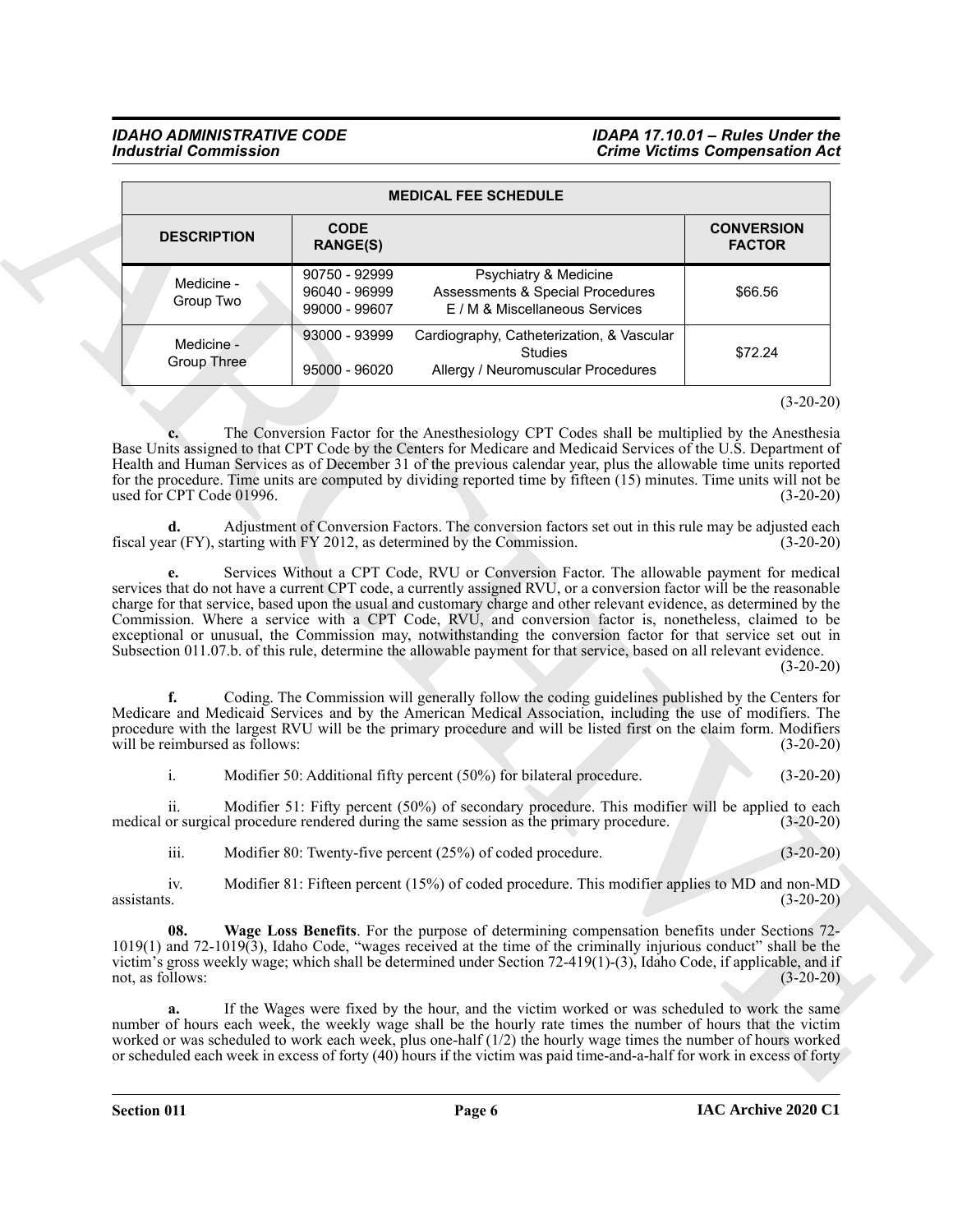(40) hours per week. (3-20-20)

**b.** If the Wages were fixed by the hour and the victim did not work the same number of hours each week, or if the victim was paid on a piecework or commission basis, the weekly wage shall be computed by averaging the amounts that the victim was paid during his last four completed pay periods prior to the criminally injurious conduct and converting that amount to a weekly basis using a method consistent with 72-419(1)-(3); provided that, if the victim was employed for less than four (4) pay periods before the criminally injurious conduct, the average shall be computed based upon the time period that he worked. (3-20-20)

**c.** If none of the above methods are applicable, the weekly wage shall be computed in a manner it with the above methods. (3-20-20) consistent with the above methods.

<span id="page-6-4"></span>**09. Treating Physician**. A victim may choose his own treating physician. If, after filing an Application for Compensation, a victim changes physicians without prior approval of the Commission, or if, without prior approval of the Commission, he seeks treatment or examination by a physician to whom he was referred by his treating physician, the Commission may deny payment for such treatment or examination. (3-20-20)

<span id="page-6-1"></span>**10. Overpayment**. If the Commission erroneously makes payments, the Commission may reduce future payments by an amount equal to the overpayment or request a refund when overpayments are made to either<br>the claimant or the provider. (3-20-20) the claimant or the provider.

<span id="page-6-5"></span>**11. Weekly Compensation Benefits If Victim Employable But Not Employed**. If a victim is under Section 72-1019(7)(a), Idaho Code, the following provisions apply: (3-20-20) qualified under Section  $72-1019(7)(a)$ , Idaho Code, the following provisions apply:

**a.** If at the time of the injurious conduct the victim was receiving unemployment benefits and as a result of that conduct the victim becomes ineligible for those benefits, the claimant's weekly benefits under the Crime Victims Compensation Act shall be the lesser of one hundred fifty dollars (\$150) or his weekly benefit amount under the Employment Security Law.

**b.** If at the time of the criminally injurious conduct the victim was unemployed, but scheduled to begin employment on a date certain and if he was unable to work for one (1) week as a result of that conduct, weekly benefits under the Crime Victims Compensation Act shall be the lesser of one hundred fifty dollars (\$150) or twothirds (2/3) of the amount that he would have earned at his scheduled employment, and those benefits shall be payable beginning on the date that his employment was scheduled to begin. (3-20-20)

**c.** If prior to the criminally injurious conduct the victim was performing necessary household duties which he is disabled from performing as a result of that conduct and it is necessary to employ a person who does not reside in the victim's house to perform those duties, the victim shall receive weekly benefits under the Crime Victims Compensation Act equal to the amount paid to the person so employed, but not exceeding one hundred fifty dollars (\$150) per week. (3-20-20)  $($150)$  per week.

<span id="page-6-3"></span>**d.** In other circumstances, the Commission may award an amount it deems appropriate. (3-20-20)

For the state of the state of the state of the state of the state of the state of the state of the state of the state of the state of the state of the state of the state of the state of the state of the state of the state **12. Reimbursement for Transportation Expenses**. If the claimant utilizes a private vehicle, reimbursement shall be at the mileage rate allowed by the State Board of Examiners for state employees. Reimbursement shall be provided only if services are not available in the local area and is limited to one (1) round trip per day. The claimant shall not be reimbursed for the first fifteen (15) miles of any round trip, nor for traveling any round trip of fifteen (15) miles or less. Such distance shall be calculated by the shortest practical route of travel. The mileage reimbursement amount shall be credited to the medical benefit. (3-20-20)

<span id="page-6-2"></span>**13. Payment of Bills**. Bills for treatment and sexual assault forensic examinations must be submitted within two (2) years from the date of treatment or the date of eligibility, whichever is later, to be compensable.

(3-20-20)

### <span id="page-6-0"></span>**012. HEARING PROCEDURES.**

<span id="page-6-7"></span><span id="page-6-6"></span>**01. Request for Hearing**. If a Request for Hearing is filed, an informal hearing shall be held. The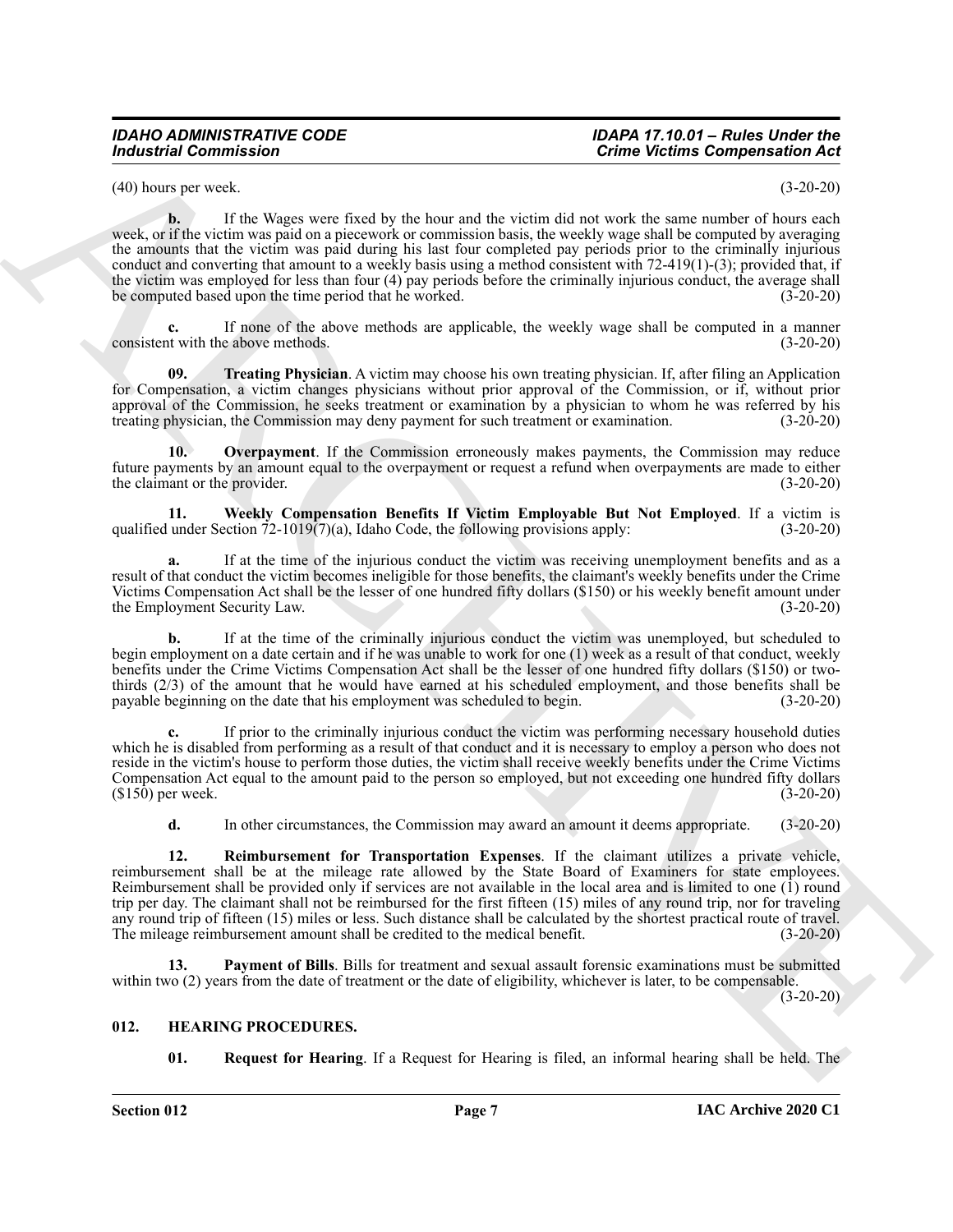Commission may conduct the hearing or it may assign the matter to a Commissioner or Referee. If the matter is assigned to a Commissioner or a Referee, the Commissioner or Referee shall submit recommended findings and decision to the Commission for its review. (3-20-20) decision to the Commission for its review.

**02. Recommendations**. If the Commission does not approve the recommendations of a member or Referee, the Commission may: (3-20-20)

<span id="page-7-5"></span>**a.** Review the record and enter its own findings and decision; (3-20-20)

<span id="page-7-4"></span>**b.** Conduct another informal hearing and issue a decision based upon the record of both hearings; or  $(3-20-20)$ 

**c.** Assign the matter to another member or Referee to conduct another informal hearing and make endations pursuant to Subsection 012.01 above based upon the record of both hearings. (3-20-20) recommendations pursuant to Subsection 012.01 above based upon the record of both hearings.

Formion and the commission of the two-states into the matter of the commission of the state of the commission of the commission of the commission of the commission of the commission of the commission of the commission of **03.** Notice of Hearing. The Commission shall give the claimant at least ten (10) days' advance written notice of the time and place of hearing and of the issues to be heard, either by personal service or certified mail. Service by mail shall be deemed complete when a copy of such notice is deposited in the United States post office, with postage prepaid, addressed to a party at his last known address as shown in the records and files of the Commission. Evidence of service by certificate or affidavit of the person making the same shall be filed with the Commission. (3-20-20)

<span id="page-7-8"></span>**04. Transcript of Hearing**. All hearings shall be tape-recorded. In addition, the Commission may or a stenographic or machine transcription of any hearing. arrange for a stenographic or machine transcription of any hearing.

<span id="page-7-6"></span>**05.** Record. At the hearing the Application for Compensation filed by the claimant and any other documents in the Commission's file that contain information relevant to the issues in the case shall be admitted into the record. Such documents shall be marked for identification and the record shall specify that those documents are admitted. The Commission, member, or Referee conducting the hearing shall give those documents the weight that is appropriate under the circumstances of the particular case. (3-20-20)

<span id="page-7-2"></span>**06. Evidence**. At the hearing; after the claimant has presented his evidence, the Commission, or the Commissioner or Referee conducting the hearing shall allow an employee of the Commission to present evidence. After the presentation of evidence by an employee of the Commission, the Commission, or the Commissioner or Referee conducting the hearing may, in its or his discretion, allow any other person to testify. (3-20-20) Referee conducting the hearing may, in its or his discretion, allow any other person to testify.

<span id="page-7-3"></span>Finality of Decision. After a hearing, the decision of the Commission shall be final and conclusive as to all matters adjudicated. Within twenty (20) days from the date that such decision is issued, the claimant may file a Motion for Reconsideration or the Commission may reconsider the matter on its own motion. (3-20-20)

**08. Crime Victim's Compensation Program Review**. At the request of the claimant or on its own motion the Crime Victim's Compensation Program may review and amend any final order or award, within three (3) years of the date of issue of such order or award: (3-20-20)

<span id="page-7-1"></span>**a.** If there is a change in circumstances that affects the claimant's entitlement to benefits; (3-20-20)

**b.** To correct a manifest injustice; (3-20-20)

**c.** If the order or award is based upon facts which were misrepresented or that were not fully disclosed; or (3-20-20) disclosed; or  $(3-20-20)$ 

<span id="page-7-7"></span>**d.** To comply with the annual review requirements of Section 72-1021, Idaho Code. (3-20-20)

**09. Subpoenas**. Subpoenas shall be served in the manner provided by the Idaho Rules of Civil Procedure. Witness fees and mileage shall be in the amounts provided by the Idaho Rules of Civil Procedure and the Claimant shall pay the fees of any witness who is subpoenaed to testify in his behalf. (3-20-20) Claimant shall pay the fees of any witness who is subpoenaed to testify in his behalf.

<span id="page-7-0"></span>**013. -- 999. (RESERVED)**

**Section 012 Page 8**